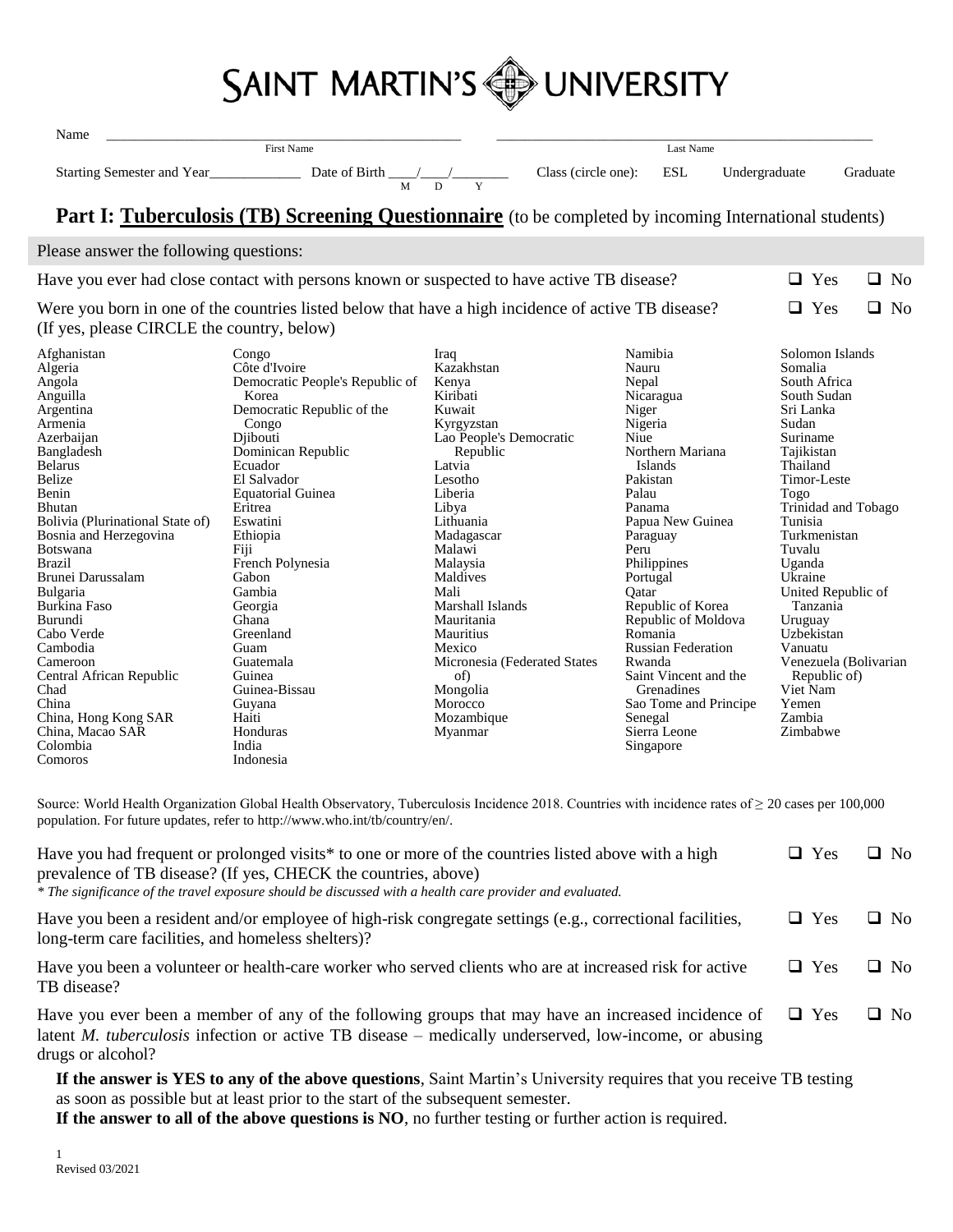

| Name                                                                                                                                                          |                                                                                                                                                                                                                                  |
|---------------------------------------------------------------------------------------------------------------------------------------------------------------|----------------------------------------------------------------------------------------------------------------------------------------------------------------------------------------------------------------------------------|
| <b>First Name</b>                                                                                                                                             | Last Name                                                                                                                                                                                                                        |
| <b>Part II.</b> Clinical Assessment by Health Care Provider                                                                                                   |                                                                                                                                                                                                                                  |
| unless a previous positive test has been documented.                                                                                                          | Clinicians should review and verify the information in Part I. Persons answering YES to any of the questions in<br>Part I are candidates for either Mantoux tuberculin skin test (TST) or Interferon Gamma Release Assay (IGRA), |
| History of a positive TB skin test or IGRA blood test? (If yes, document below)                                                                               | $Yes \_\_ No \_\_$                                                                                                                                                                                                               |
| History of BCG vaccination? (If yes, consider IGRA if possible.)                                                                                              | $Yes \_\_No \_\_$                                                                                                                                                                                                                |
| 1. TB Symptom Check <sup>1</sup><br>If No, proceed to 2 or 3<br>If yes, check below:                                                                          | Does the student have signs or symptoms of active pulmonary tuberculosis disease? Yes _____ No ____                                                                                                                              |
| $\Box$ Cough (especially if lasting for 3 weeks or<br>longer) with or without sputum production<br>$\Box$ Coughing up blood (hemoptysis)<br>$\Box$ Chest pain | $\Box$ Loss of appetite<br>$\Box$ Unexplained weight loss<br>$\Box$ Night sweats<br>$\Box$ Fever                                                                                                                                 |

Proceed with additional evaluation to exclude active tuberculosis disease including tuberculin skin testing, chest x-ray, and sputum evaluation as indicated.

### **2. Tuberculin Skin Test (TST)**

(TST result should be recorded as actual millimeters (mm) of induration, transverse diameter; if no induration, write "0". The TST interpretation should be based on mm of induration as well as risk factors.)\*\*

| Date Read: / /<br>Date Given: $\frac{1}{2}$                                                      |
|--------------------------------------------------------------------------------------------------|
| D<br>M<br>D<br>М                                                                                 |
| Result: ________ mm of induration **Interpretation: positive_____ negative_____                  |
| Date Read: $\frac{1}{\sqrt{1-\frac{1}{2}}}$<br>Date Given: $\angle$ / /<br>M<br>$D - Y$<br>M D Y |
| Result: mm of induration<br>**Interpretation: positive____ negative____                          |

#### **\*\*Interpretation guidelines**

*>5 mm is positive:* 

- Recent close contacts of an individual with infectious TB
- persons with fibrotic changes on a prior chest x-ray, consistent with past TB disease
- organ transplant recipients and other immunosuppressed persons (including receiving equivalent of >15 mg/d of prednisone for >1 month.)
- HIV-infected persons

#### *>10 mm is positive:*

- recent arrivals to the U.S. (<5 years) from high prevalence areas or who resided in one for a significant\* amount of time
- injection drug users
- mycobacteriology laboratory personnel
- residents, employees, or volunteers in high-risk congregate settings
- persons with medical conditions that increase the risk of progression to TB disease including silicosis, diabetes mellitus, chronic renal failure, certain types of cancer (leukemias and lymphomas, cancers of the head, neck, or lung), gastrectomy or jejunoileal bypass and weight loss of at least 10% below ideal body weight.

#### *>15 mm is positive:*

 persons with no known risk factors for TB who, except for certain testing programs required by law or regulation, would otherwise not be tested.